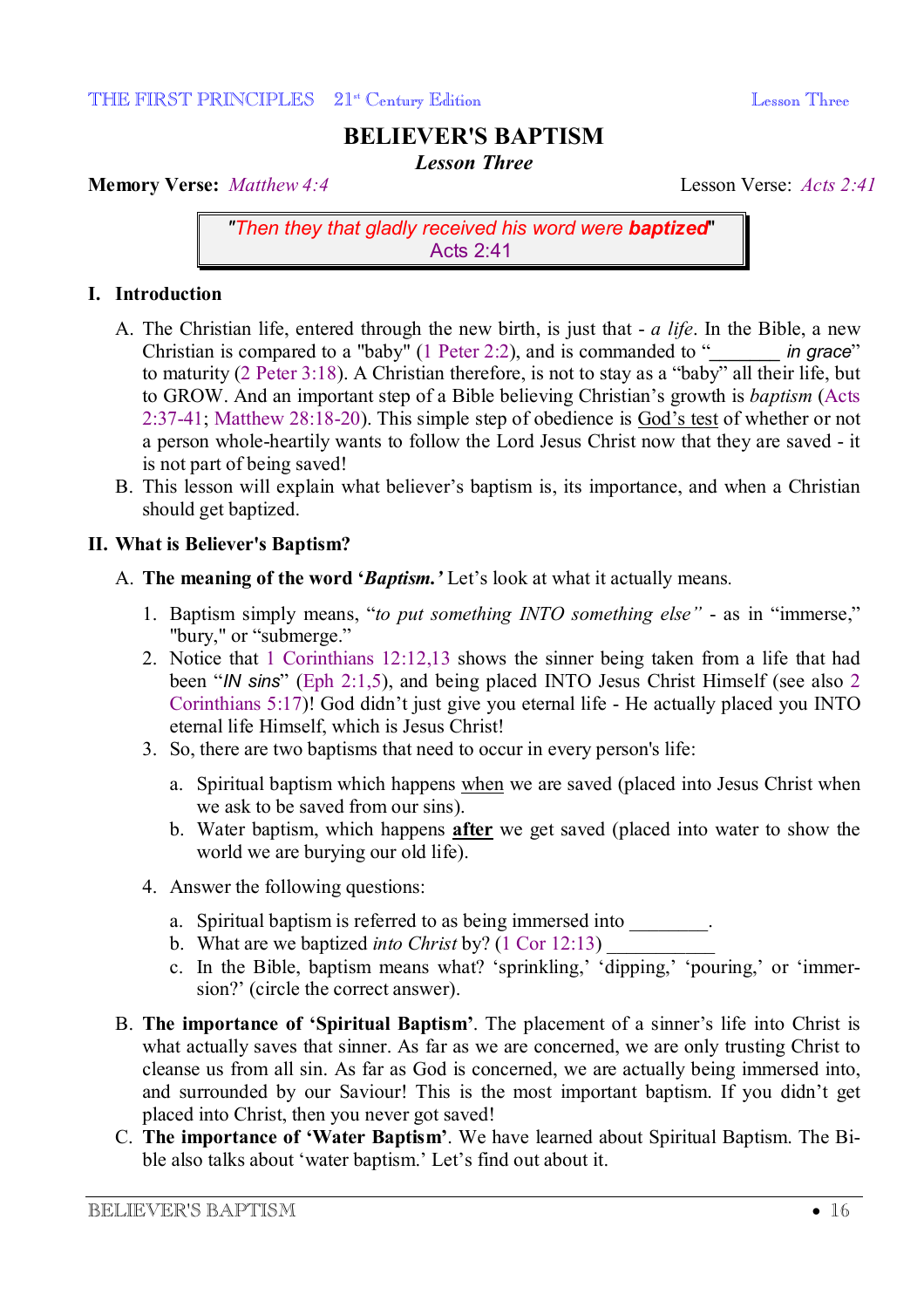#### THE FIRST PRINCIPLES 21<sup>st</sup> Century Edition Lesson Three

- 1. It only occurs to those capable of 'believing' on the Lord Jesus for salvation. Therefore, only those that \_\_\_\_\_\_\_\_\_\_\_ can be baptized (Acts 8:26-39). This excludes all baby baptisms, because they can't believe! **There is not one record of the baptism of a baby in the Bible.** Water baptism ALWAYS follows a sinner's salvation where they have been Spiritually baptized into Christ.
- 2. It symbolizes what happened 'inside' when a person was saved "I died to sin (its guilt, power, and its penalty), my old life is therefore dead and buried, and I was raised to a new life IN Christ."
- 3. Romans 6:3-6 describes baptism as a 3-fold *memorial*:
	- a.  $\qquad \qquad$
	- $b.$  $c.$

*See 1 Corinthians 15:1-4, where, the whole Gospel is contained in these three events, and that a person is SAVED if he or she simply trusts them to be sufficient to pay for their sins!*

- 4. So, this water baptism *identifies* or *associates* the believer no longer with the old life of sin, but with Jesus Christ and His death, burial, and resurrection. It is in the same way that a uniform associates a worker with the company they work for!
- 5. Water baptism presents a public testimony to the world that one has accepted Jesus Christ as their Saviour, and that they are willing to live a different life now for the Lord Jesus (Acts 2:41; Romans 10:11)!
- 6. So, when immersed into water in baptism, does this "wash away our sins?" (see Ephesians  $2:8.9$ ; Galatians  $3:11$  What saves the sinner then? (see also Ephesians 1:7; 1John 1:7; Colossians 1:20) Only the of Christ can wash away our sins!
- 7. The apostle Paul's whole focus in life was the preaching of the Gospel not in baptizing (1 Cor 1:13-18)! Not to say water baptism is not important, but that it was *secondary* to salvation - not part of salvation!

## **III. How Should A Person be Baptized?**

- A. Just like Jesus was baptized: Jesus was not sprinkled, or poured upon, but rather *immersed* into the water. Matthew 3:16 says, "*He* (Jesus) *...went UP* straightway of the *water..."* He had been IN it.
- B. Like ALL New Testament believers were baptized: (Acts 8:38,39) "... *they went down both into the water... and when they were come UP out of the water..."* Note that there is NO exception to this in all the Bible examples.
- C. A new Christian should be baptized in the only way that adequately pictures Christ's death, burial, and resurrection to save the sinner (See again 1 Corinthians 15:1-4, and Romans 6:1-6).





**Burial** 

**Resurrection** 

BELIEVER'S BAPTISM  $\bullet$  17